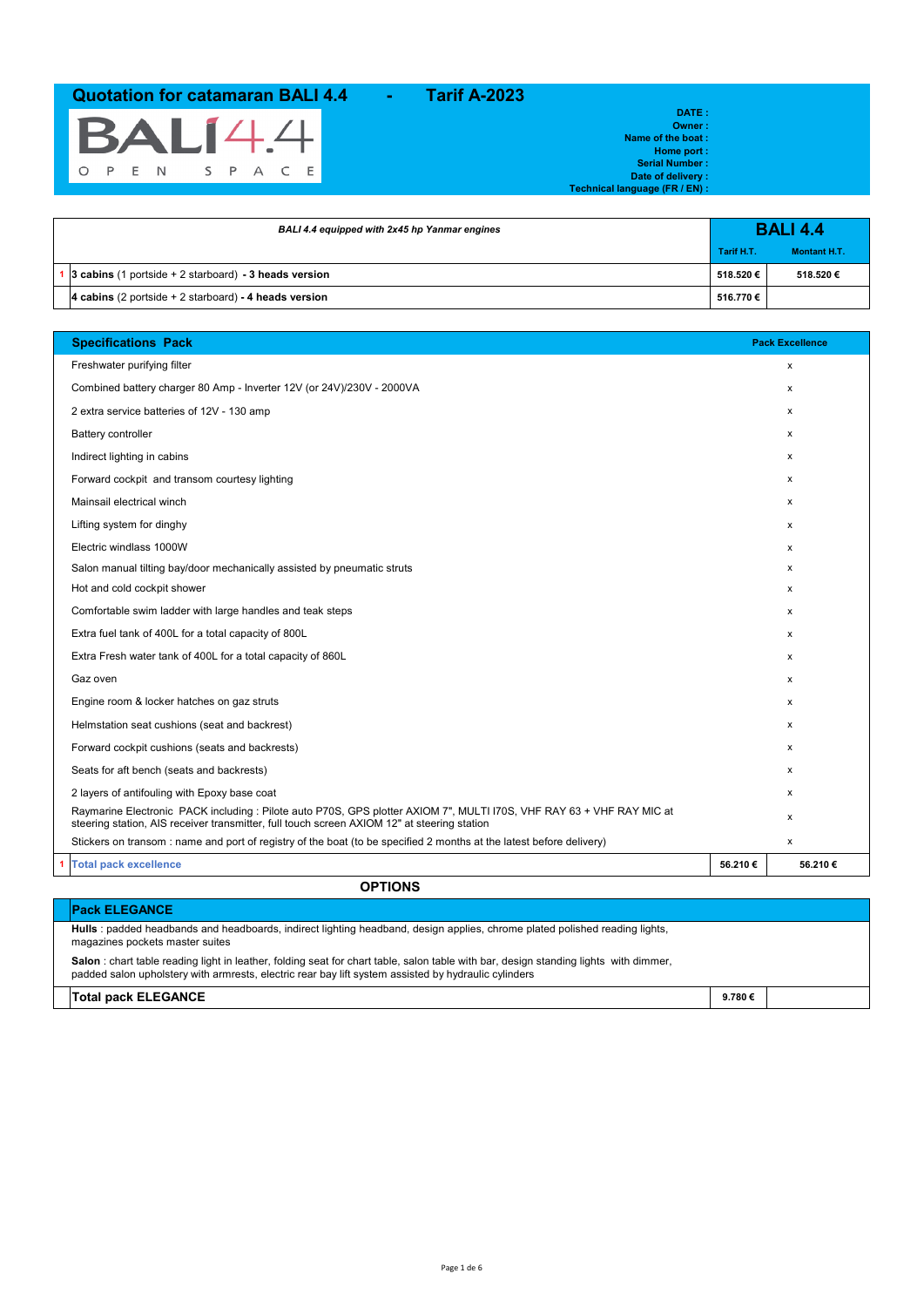

**DATE : Owner : Name of the boat : Home port : Serial Number : Date of delivery :**

**Technical language (FR / EN) :**

| BALI 4.4 equipped with 2x45 hp Yanmar engines                                                                                  |            | <b>BALI 4.4</b>     |
|--------------------------------------------------------------------------------------------------------------------------------|------------|---------------------|
|                                                                                                                                | Tarif H.T. | <b>Montant H.T.</b> |
|                                                                                                                                |            |                     |
| # Rigging - Sails                                                                                                              |            |                     |
| # Lazy bag and UV protection for sail in taupe color                                                                           |            |                     |
| Reinforced Dacron full batten Mainsail & Solent with UV protection + Lazy-Bag & Lazy-Jack                                      | 3.700€     |                     |
| Square top reinforced Dacron fully-battened Mainsail with specific fiiting & Solent with UV protection + Lazy-Bag & Lazy-Jacks | 5.040€     |                     |
| Triradial Code 0 (74m <sup>2</sup> ) with anti-rotation cable                                                                  | 5.980€     |                     |
| Asymetric spinaker + sheets                                                                                                    | 5.450€     |                     |
| Aluminum V boom with LED lighting                                                                                              | 11.430€    |                     |
| Code 0 rigging : bow spirit, furler, bobstays, blocks & deck fitting                                                           | 6.840€     |                     |
| Spinnaker rigging: bowsprit, halyard, sheets, deck fitting & blocks (not necessary if code 0 gear ordered)                     | 4.490€     |                     |
| 1 manual winch for head sails                                                                                                  | 2.920€     |                     |
| 1 Electric winch for head sails                                                                                                | 6.160€     |                     |
| Electric winch for solent                                                                                                      | 2.930€     |                     |

Mast in 2 parts **1.490 €**

| # Mecanics - Safety Equipment                                                                                                                                                                                   |         |  |
|-----------------------------------------------------------------------------------------------------------------------------------------------------------------------------------------------------------------|---------|--|
| 2 x Yanmar 57 hp instead of Yanmar 40hp                                                                                                                                                                         | 5.740€  |  |
| Kit of two additional alternators 12V 125A                                                                                                                                                                      | 4.540€  |  |
| ZF electric controls instead of cable motor controls                                                                                                                                                            | 10.350€ |  |
| Pair of 3 blades folding propellers                                                                                                                                                                             | 3.120€  |  |
| ONAN Genset generator 7KW 50hz with soundshield and remote control 230V                                                                                                                                         | 22.560€ |  |
| ONAN Genset generator 11KW 50hz with soundshield and remote control 230V                                                                                                                                        | 26.630€ |  |
| ONAN Genset generator 9KW 60hz with soundshield and remote control 120V                                                                                                                                         | 23.590€ |  |
| ONAN Genset generator 13,5KW 60hz with soundshield and remote control 120V                                                                                                                                      | 28.720€ |  |
| Kit solar panels: 4 x 100W panels (400W)                                                                                                                                                                        | 4.980€  |  |
| Primary 120V electrical system instead of 230V (with boiler, bat.charger, outlets, converter) and pre-installation of electrical<br>connections (coffee machine, microwave, TV, washing machine and dishwasher) | 4.060€  |  |
| Remote control with chain counter at helm station                                                                                                                                                               | 1.080€  |  |
| Safety equipment for 8 with Life-raft (without EPIRB)                                                                                                                                                           | 5.610€  |  |
| Safety equipment for 10 with Life-raft (without EPIRB)                                                                                                                                                          | 6.320€  |  |
| Safety equipment for 12 with Life-raft (without EPIRB)                                                                                                                                                          | 6.510€  |  |
| Extra for 2 layers of <b>tropical antifouling</b> with Epoxy base coat instead of standard                                                                                                                      | 3.030€  |  |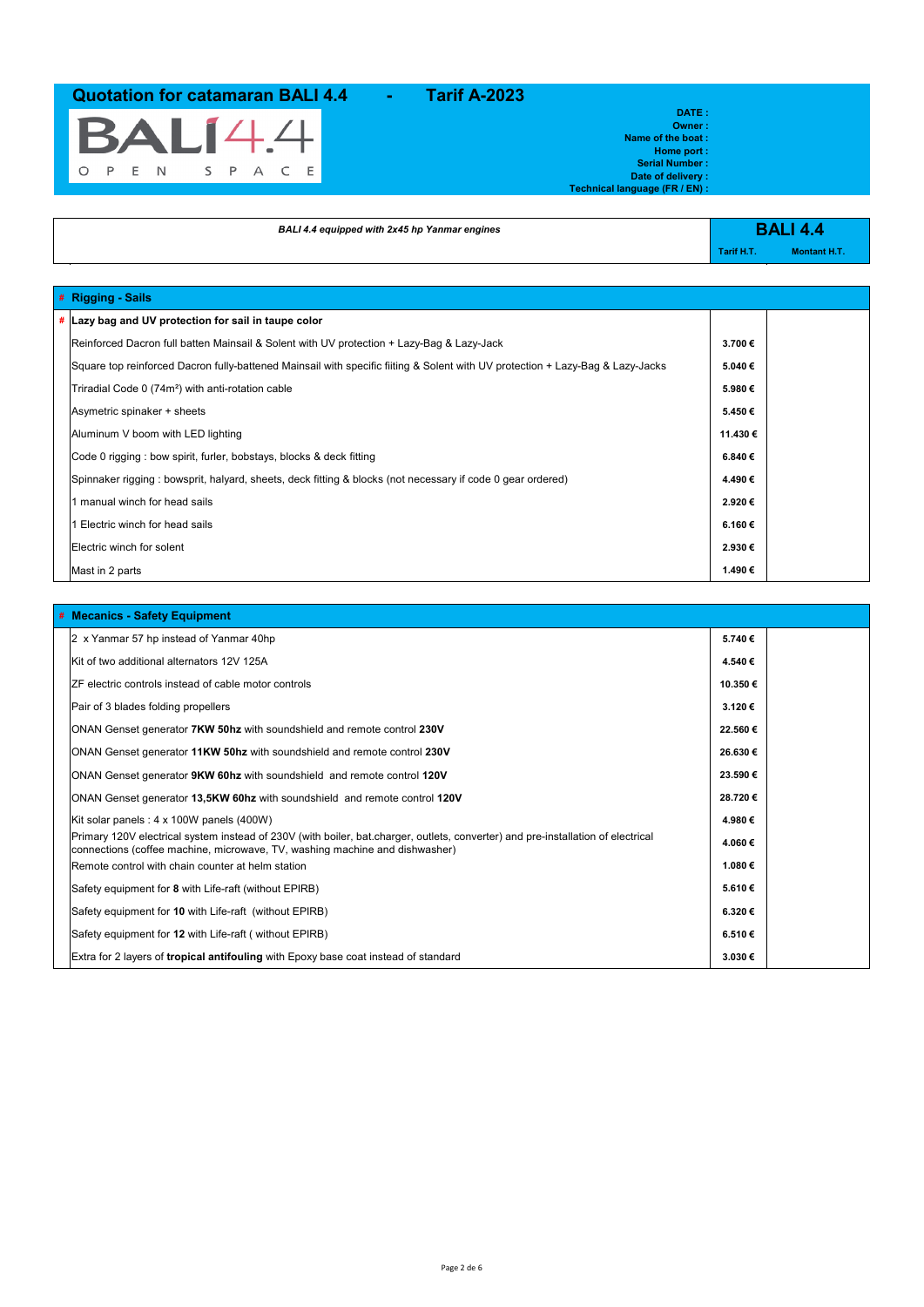

**DATE : Owner : Name of the boat : Home port : Serial Number : Date of delivery :**

| BALI 4.4 equipped with 2x45 hp Yanmar engines |            | <b>BALI 4.4</b>     |
|-----------------------------------------------|------------|---------------------|
|                                               | Tarif H.T. | <b>Montant H.T.</b> |

**Technical language (FR / EN) :**

| # Comfort                                                                                      |          |
|------------------------------------------------------------------------------------------------|----------|
| Reverse cycle aircond in hulls (3 cabins version) 230V/50Hz                                    | 26.650€  |
| Reverse cycle aircond in hulls (4 cabins version) 230V/50Hz                                    | 29.770€  |
| Reverse cycle aircond in salon 230V/50Hz (needs option Aircond in hulls)                       | 13.170€  |
| Reverse cycle aircond in hulls (3 cabins version) 120V/60Hz                                    | 28.760€  |
| Reverse cycle aircond in hulls (4 cabins version) 120V/60Hz                                    | 32.260€  |
| Reverse cycle aircond in salon 120V/60Hz (needs option Aircond in hulls)                       | 16.140 € |
| Tilting forward windows with locking system in open position                                   | 2.160€   |
| Central heating system in hulls and salon (incompatible with Aircond option)                   | 12.850€  |
| Low consumption 12V 105L/H watermaker (solar panels and/or alternators recommended)            | 14.270€  |
| Watermaker 230V 240L/H (required genset)                                                       | 18.220€  |
| Watermaker 120V 240L/H (required genset)                                                       | 19.900 € |
| Large model freshwater electric toilet (specify number and location)                           | 1.070€   |
| Sea water pump at galley & anchor                                                              | 1.460€   |
| 1 fan per cabin and forepeak (specify accoording to choosen version)                           | 180€     |
| Electric tilting door lift (included in pack ELEGANCE)                                         | 3.940€   |
| Dish-washer for 9 sets 230V                                                                    | 2.400€   |
| Micro-wave oven 230V                                                                           | 670€     |
| 4 burners cooking hob in glass and large capacity oven instead of standard size                | 1.390€   |
| Pot holders on burner cooking                                                                  | 170€     |
| 330V 3kg/1,5kg washer-dryer machine integrated in the bathroom furniture 230V                  | 1.960€   |
| $6$ kg/1,5kg washer-dryer machine integrated in the bathroom furniture 230V (3 cabins version) | 2.370€   |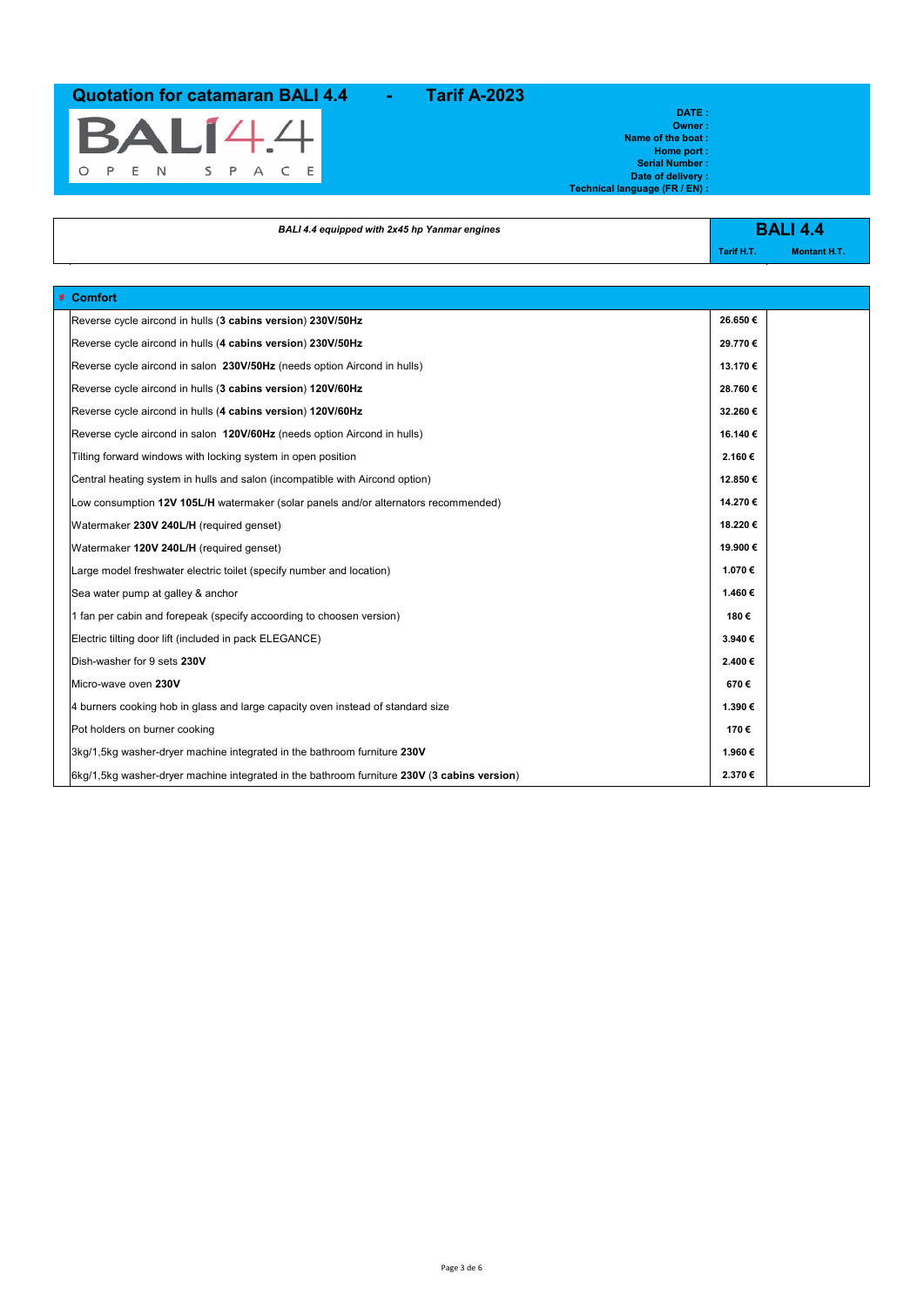

**# Interior setup**

**Owner : Name of the boat : Home port : Serial Number : Date of delivery :**

**Technical language (FR / EN) :**

**DATE :**

| BALI 4.4 equipped with 2x45 hp Yanmar engines                                                                                |            | <b>BALI 4.4</b>     |
|------------------------------------------------------------------------------------------------------------------------------|------------|---------------------|
|                                                                                                                              | Tarif H.T. | <b>Montant H.T.</b> |
|                                                                                                                              |            |                     |
| Interior setup                                                                                                               |            |                     |
| Portside forepeak layout (shower and head)                                                                                   | 5.120€     |                     |
| Access from forward cabin to <b>portside</b> forepeak (4 <b>cabins version</b> and incompatible with shower in the forepeak) | 1.140€     |                     |

| Access from forward cabin to <b>portside</b> forepeak (4 cabins version and incompatible with shower in the forepeak)              | 1.140 €   |  |
|------------------------------------------------------------------------------------------------------------------------------------|-----------|--|
| <b>Starboard</b> forepeak layout (matress and blackout curtain)                                                                    | 3.020€    |  |
| Access from forward cabin to starboard forepeak                                                                                    | 1.140€    |  |
| Opening porthole between steering station and saloon                                                                               | 670€      |  |
| Plexiglass blackout pleated blinds, porthole floats (3 cabins version)                                                             | 5.740€    |  |
| Plexiglass blackout pleated blinds, porthole floats (4 cabins version)                                                             | 5.740€    |  |
| Mosquito screens for portholes (3 cabins version)                                                                                  | 1.850€    |  |
| Mosquito screens for portholes (4 cabins version)                                                                                  | 1.850€    |  |
| Safe box                                                                                                                           | 1.100€    |  |
| Elastomere box spring (3 cabins version)                                                                                           | 1.280€    |  |
| Elastomere box spring (4 cabins version)                                                                                           | 1.710€    |  |
| Bar integrated in salon table with reversible tray : already included in Elegance Pack (incompatible with convertible salon table) | 990€      |  |
| Club corner instead of daybed (two armchairs and a mini-bar)                                                                       | 2.820€    |  |
| Saloon table convertible in coffee table (two telescopic feet)                                                                     | 8.900€    |  |
| Fixed saloon seat with storage and cushions                                                                                        | 3.360€    |  |
| Folding seat to be used for saloon/cockpit (specify nbr)                                                                           | 280€      |  |
| Carpet in cabins (3 cabins version)                                                                                                | 2.380€    |  |
| Carpet in cabins (4 cabins version)                                                                                                | 2.600€    |  |
| Certified organic bed linen and made to measure MONA LISON : fitted sheet, duvet, cover, pillows and pillowcases                   | on demand |  |
| Certified organic mattress cover, MONA LISON branded                                                                               | on demand |  |

| # Upholstery color                             |          |  |
|------------------------------------------------|----------|--|
| Indoor and outdoor upholstery color Beige Grey | Standard |  |
| Indoor and outdoor upholstery color Eglantine  | 680€     |  |
| Indoor and outdoor upholstery color Pebble     | 680€     |  |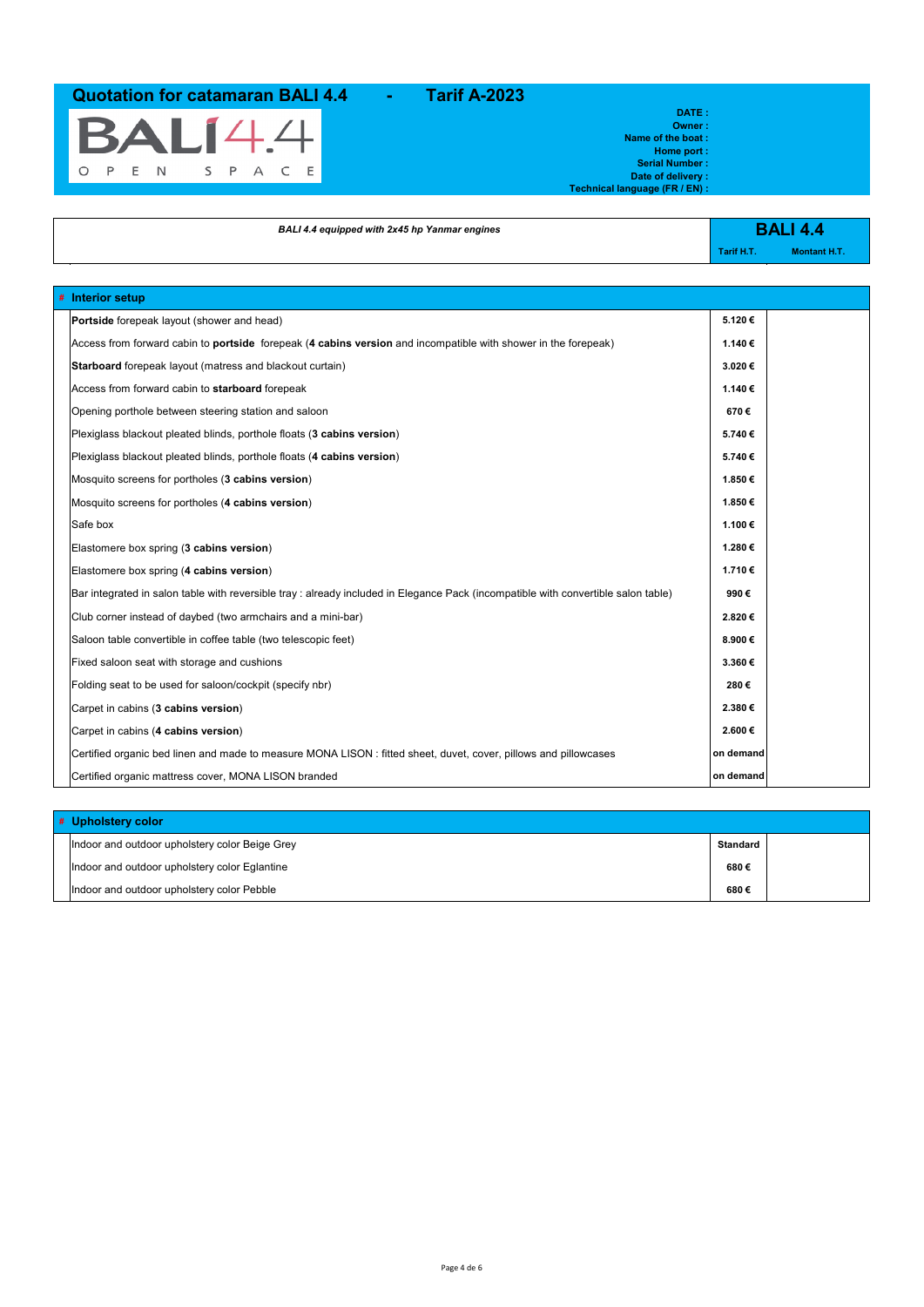

### **DATE : Owner : Name of the boat : Home port :**

**Serial Number : Date of delivery :**

**Technical language (FR / EN) :**

| BALI 4.4 equipped with 2x45 hp Yanmar engines                                                                           |            | <b>BALI 4.4</b>     |
|-------------------------------------------------------------------------------------------------------------------------|------------|---------------------|
|                                                                                                                         | Tarif H.T. | <b>Montant H.T.</b> |
|                                                                                                                         |            |                     |
| <b>Exterior setup</b>                                                                                                   |            |                     |
| Rigid helm station bimini                                                                                               | 7.160€     |                     |
| Canvas helm station bimini Taupe color                                                                                  | 4.190€     |                     |
| Forward cockpit fixed table                                                                                             | 3.340€     |                     |
| Flybridge upholstery (cushions: seats and backrests)                                                                    | 3.560€     |                     |
| Flybridge table with telescopic leg                                                                                     | 1.450€     |                     |
| Transparent (crystal PVC) and taupe canvas kit for closing the flybridge (rigid helm station bimini option obligatory)  | 3.090€     |                     |
| Transparent (crystal PVC) and taupe canvas kit for closing the flybridge (canvas helm station bimini option obligatory) | 2.690€     |                     |
| Sun awning for forward cockpit + topping lift                                                                           | 2.450€     |                     |
| Aft cockpit sun awning                                                                                                  | 2.020€     |                     |
| External roof curtains for sun protection of the saloon (White Batyline fabric)                                         | 2.380€     |                     |
| Set of protection for steering console Taupe                                                                            | 730€       |                     |
| Set of folding sun loungers foredeck                                                                                    | 3.530€     |                     |
| Flybridge sunbathing cushions (with backrests)                                                                          | 3.130€     |                     |
| 4 big comfortable pillows                                                                                               | 1.520€     |                     |
| Natural teak on rear platform, aft cockpit and transom                                                                  | 12.060€    |                     |
| Natural teak on forward cockpit                                                                                         | 4.330€     |                     |
| Natural teak fly and access steps to fly                                                                                | 4.910€     |                     |
| Covering                                                                                                                | on demand  |                     |
| Permanent transom protection                                                                                            | 720€       |                     |
| Stern spring cleats                                                                                                     | 530€       |                     |
| Polywood outbord engine bracket on aft beam                                                                             | 540€       |                     |
| Foldable composite gangway 2,60m with stanchions, bag & female deck fitting                                             | 2.960€     |                     |
| LED submarine lighting blue under each transom (4 spots)                                                                | 4.640€     |                     |
| Plancha with gas installation                                                                                           | 1.960€     |                     |
| <b>Electrical davit</b>                                                                                                 | 4.190€     |                     |
| 3,20m hypalon dinghy (max size) without console + outboard 15hp + slings                                                | 12.680€    |                     |
| Set up when dinghy provided by the owner (max load equipped 150kg)                                                      | 970€       |                     |